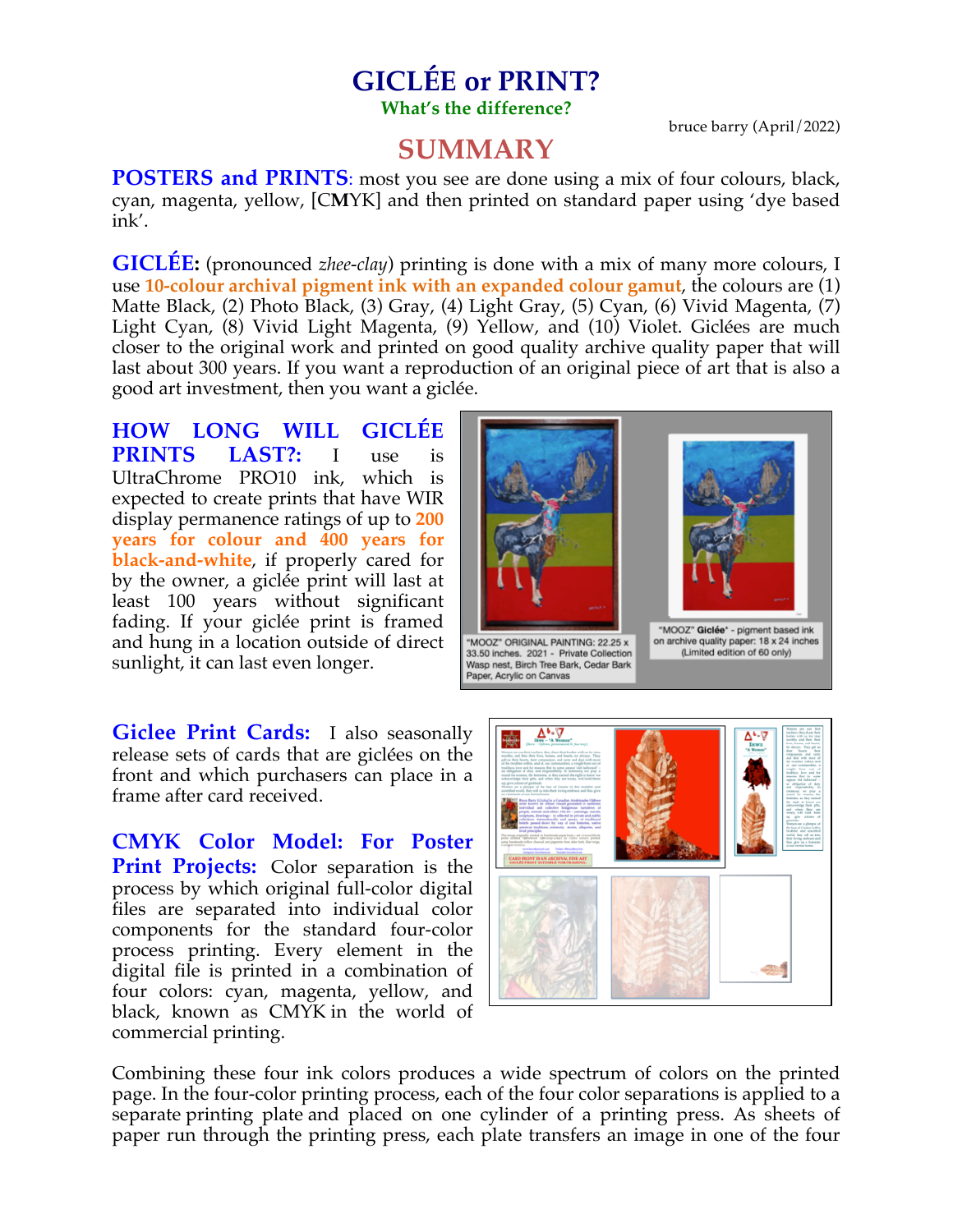colors to the paper. The colors—which are applied as minuscule dots—combine to produce a full-color image.

A commercial printing company handles the work of making the color separations on most projects, scanning and then using software to separate digital files into the four CMYK colors which are then transferred as color-separated information to plates or directly to digital presses. Most print designers work in the CMYK model to more accurately predict the appearance of the colors in the final printed product.

# **GICLÉE PRINTING**

Giclée printing (pronounced *zhee-clay*) is a method of printing to create high quality FINE ART PRINTS. Originating from the French term, "la giclée," it means, "that which is sprayed or squirted."



Giclée printing began in the 1980s, when high-resolution digital scans were used in conjunction with archival quality inks. In 1991, printmaker Jack Duganne coined the term for fine digital prints that are made on inkjet printers. Giclée printing is a type of inkjet printing, *but* not all inkjet prints are giclée prints. The intention of giclée printing is to produce a product at a higher quality and with a longer lifespan than a standard desktop inkjet printer.

Originally, the word, "giclée" was used to describe digital reproductions of conventional artworks (painting or drawing) or photographs. Today, however, it is generally accepted that a giclée print can be entirely created in a digital workflow on a modern computer application, like Illustrator or Creative Cloud editions of Adobe Photoshop. To be truly giclée, there are three basic requirements that must be met.

## **HOW ARE GICLÉE PRINTS MADE?**

Giclée prints are made with a number of materials and technologies. What makes a giclée print is the combination of:

- high resolution
- paper choice
- pigment-based inks
- inkjet printer

### **DOCUMENT RESOLUTION**

For an image to be printed as a giclée, it must be created at a resolution of no less than 300 dots per inch (DPI). Regarding a photo or a conventional artwork reproduction, the camera or scanner used to capture the image or scan the artwork must be able to do so at least 300 DPI. When one sets up an image file for a giclée print, it is at least 300 DPI, which will ensure that the final giclée print is of value, with sharp detail and without the fragmentation that occurs with images of lower resolution, and printed with dye based ink which spreads and is less like the original. Which is why I use 'pigment based ink'.

#### **CHOICE OF PAPER**

I use mostly **HOT PRESS EPSON FINE ART PAPER**, which is acid free, 100% cotton rag, archival paper, as it has a bright white smooth finish. Colour gamut and density takes well to this paper. My giclées are pieces of art reproduced on this paper that is acid, lignin and chlorine free, and pH buffered with calcium carbonate.